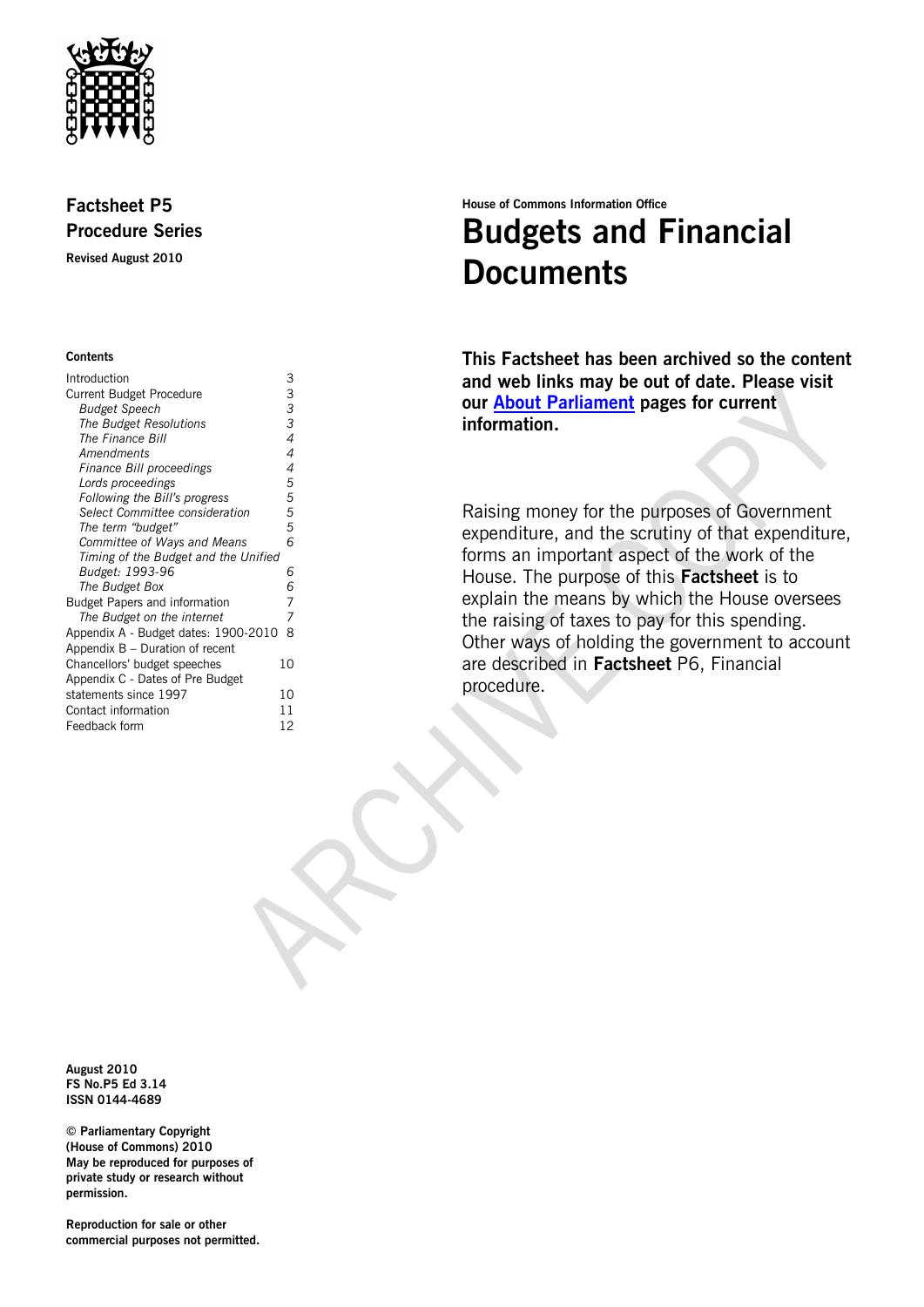## <span id="page-1-0"></span>**Introduction**

The Budget is the annual financial statement and review of levels of taxation as presented to the House of Commons by the Chancellor of the Exchequer.

This Factsheet describes the development and history of the Budget, the current system as introduced after the 1997 general election and the proceedings on the Finance Bill.

Only the House of Commons can decide what charges may be made on the people. It is a basic constitutional principle that only the peoples' elected representatives can have any say in what taxes should be imposed upon them. Neither the unelected House of Lords nor the Sovereign can have any influence in such matters.

## <span id="page-1-1"></span>**Current Budget Procedure**

Since 1998, Governments have held the annual Budget in the spring as well as a Pre-Budget Report in the autumn of each year. On the 25 November 1997 the first of these was published and the Chancellor's statement in the House of Commons began by stating its purpose: to report the Government's assessment of the economy, to outline the Government's Budget aims and to encourage an informed debate on the issues.<sup>1</sup>

## <span id="page-1-2"></span>**Budget Speech**

Budget Speeches generally fall into two parts: a résumé of the economic situation and a detailed account of the measures needed to raise the amount of money required. Tax changes generally come fairly late in the speech. Budgets have varied greatly in length, in recent years they have tended to be shorter with one to one and a half hours being the present day norm. Traditionally, the Chancellor is heard uninterrupted as he delivers his speech. The longest continuous Budget speech was the 4 hour 45 minute statement by William Gladstone in 1853. Benjamin Disraeli's 1852 speech lasted 5 hours but that included a break. Disraeli does, however, hold the record for the shortest speech, in 1867, which took just 45 minutes. The duration of recent statements is given in Appendix B.

In 1989, the Budget speech was, with the agreement of the Opposition, made as the reply to a Private Notice Question. This was to prevent its delay by a Member who was known to be about to move the issue of a by-election writ.

The response to the Budget speech is made by the Leader of the Opposition rather than shadow Chancellor as might be expected; the shadow Chancellor makes his response the day after the Budget speech. This is a long standing convention and even Erskine May provides no indication as to its origin. The convention means that the Leader of the Opposition is able to make a general speech on the state of the economy while the shadow Chancellor is able to spend a day analysing the details of the budget before making a considered response, something that would not be possible if his response came immediately after the Chancellor's speech.

#### <span id="page-1-3"></span>**The Budget Resolutions**

-

The tax proposals in the Chancellor's Speech may come into effect immediately by virtue of the *Provisional Collection of Taxes Act 1968*. This is a re-enactment of an Act of 1913, introduced in the wake of the 1909 Finance Bill, which took a year to pass and considerably dislocated the workings of the nation's finances. Under the Act, tax changes and tax continuations but not new

 $1$  See Appendix C for a list of dates of Pre-Budget statements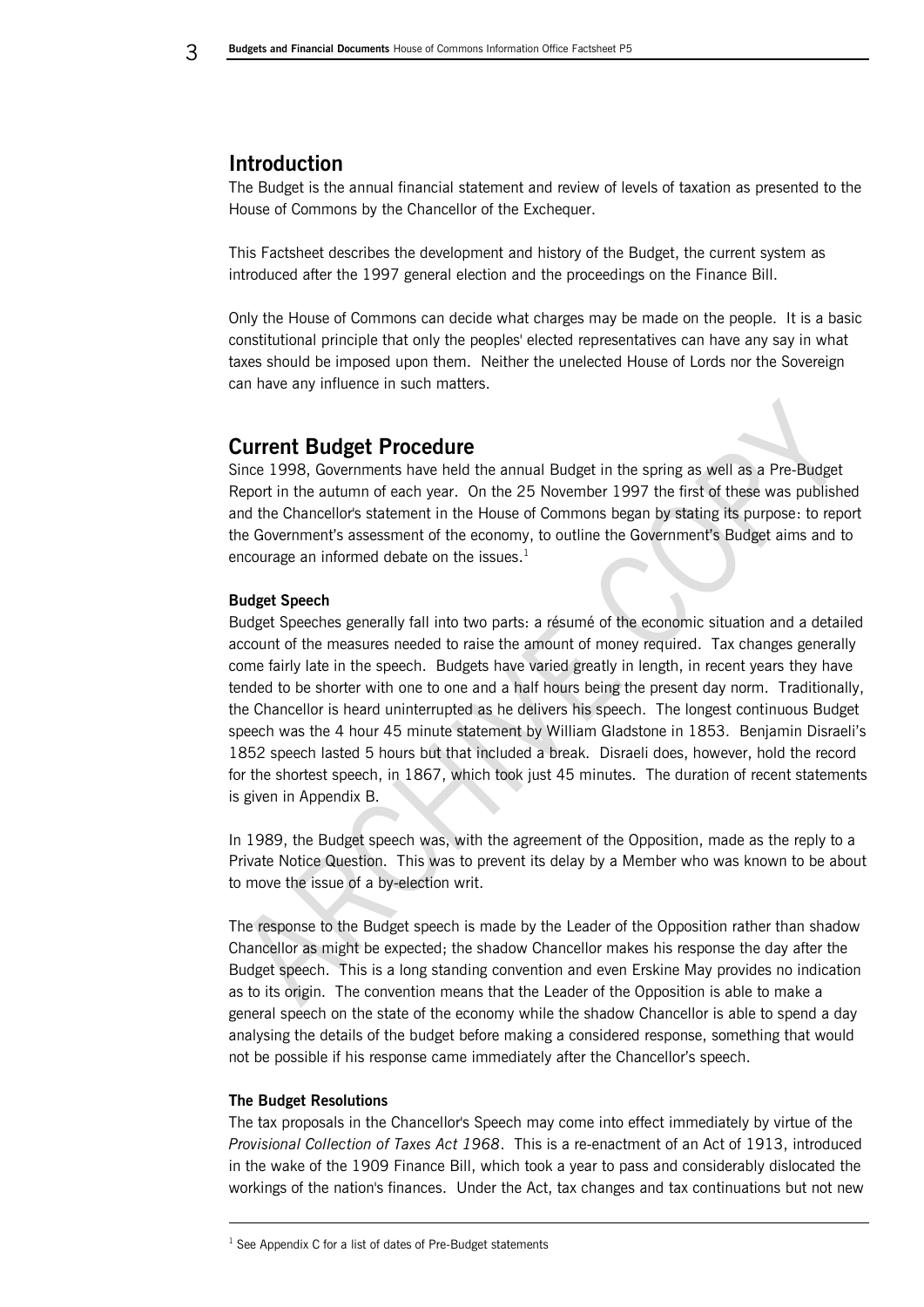taxes can be validated by a single motion taken after the Budget Speech. However, within ten sitting days the House must pass the individual resolutions concerned with each tax or duty. The new rates have effect until 5 August for a March or April Budget; this is effectively the timetable for the Finance Bill to have Royal Assent. Further provisions are that the Bill must have a second reading within 30 sitting days of the resolution; a prorogation or dissolution invalidates the resolution.

## <span id="page-2-0"></span>**The Finance Bill**

A Bill is ordered to be brought in to give permanent legal effect to the Resolutions and is generally presented the same day. Printing may take up to 2 or 3 weeks. The Bill is usually called the Finance Bill and is set down for **second reading** in the normal way.

After the approval of the principle of the Bill, a motion is considered for its committal, i.e. to send the Bill to **committee**. Up to 1968, all Finance Bill Committee stages had been taken on the floor of the House but, to save the time of the House, the decision was made to include a standing committee stage. General practice nowadays is to split the bill to allow the more controversial, important or novel provisions to be dealt with in a committee of the whole House, which all Members can attend, and the rest in a public bill committee (for public bill committees, see Factsheet L6).<sup>2</sup> Procedure on the Bill is the same as for any public bill except that the committee often consists of about 30 to 40 Members (as opposed to the more usual figure of around 15 or 20). The committee does not generally meet until after a Committee of the Whole House has concluded consideration of the parts of the Bill committed to it. Membership of the committee tends to be announced just before Committee of the Whole House takes place.

#### <span id="page-2-1"></span>**Amendments**

Large numbers of amendments to the Finance Bill are normally laid by Opposition parties, Government backbenchers and by Ministers themselves. Lloyd George remembered when the amendments submitted to a Finance Bill "... *numbered something like a dozen, or twenty at outside. Now* [1913] *they number anything between 100 and 150 …."* There were more than

400 amendments to the *Finance (No.2) Bill 2005-06* at committee stage and a further 101 at report stage. Not all of these, of course, will be debated but the Finance Bill committee traditionally involves long sittings.

## <span id="page-2-2"></span>**Finance Bill proceedings**

-

The **report stage** is usually taken over two days and does not significantly differ from that on other Bills. **Third reading** used to be dealt with on a separate day but is now often combined with the second day of the report stage. All proceedings on the Finance Bill are exempt business (see **Factsheet** P4) and so Committee of the Whole House and Report stages in particular can go on into the night. In recent years, most Government Bills have been subject to programme motions

**MONEY BILLS:** The Parliament Act 1911, section 1(2) defines a money bill as a public bill which in the opinion of the Speaker of the House of Commons contains only provisions dealing with all or any of the following subjects, namely, the imposition, repeal, remission, alteration or regulation of taxation; the imposition for the payment of debt or other financial purposes of charges on the Consolidated Fund or the National Loans Fund, or on money provided by Parliament or the variation or repeal of any such charges; Supply; the appropriation, receipt, custody, issue or audit of accounts of public money; the raising or guarantee of any loan or the repayment thereof; or subordinate matters incidental to those subjects or any of them.

<sup>&</sup>lt;sup>2</sup> Following a debate on the legislative process on  $1$  Nov 2006, the House voted in favour of introducing public bill committees instead of standing committees, from the 2006-07 session.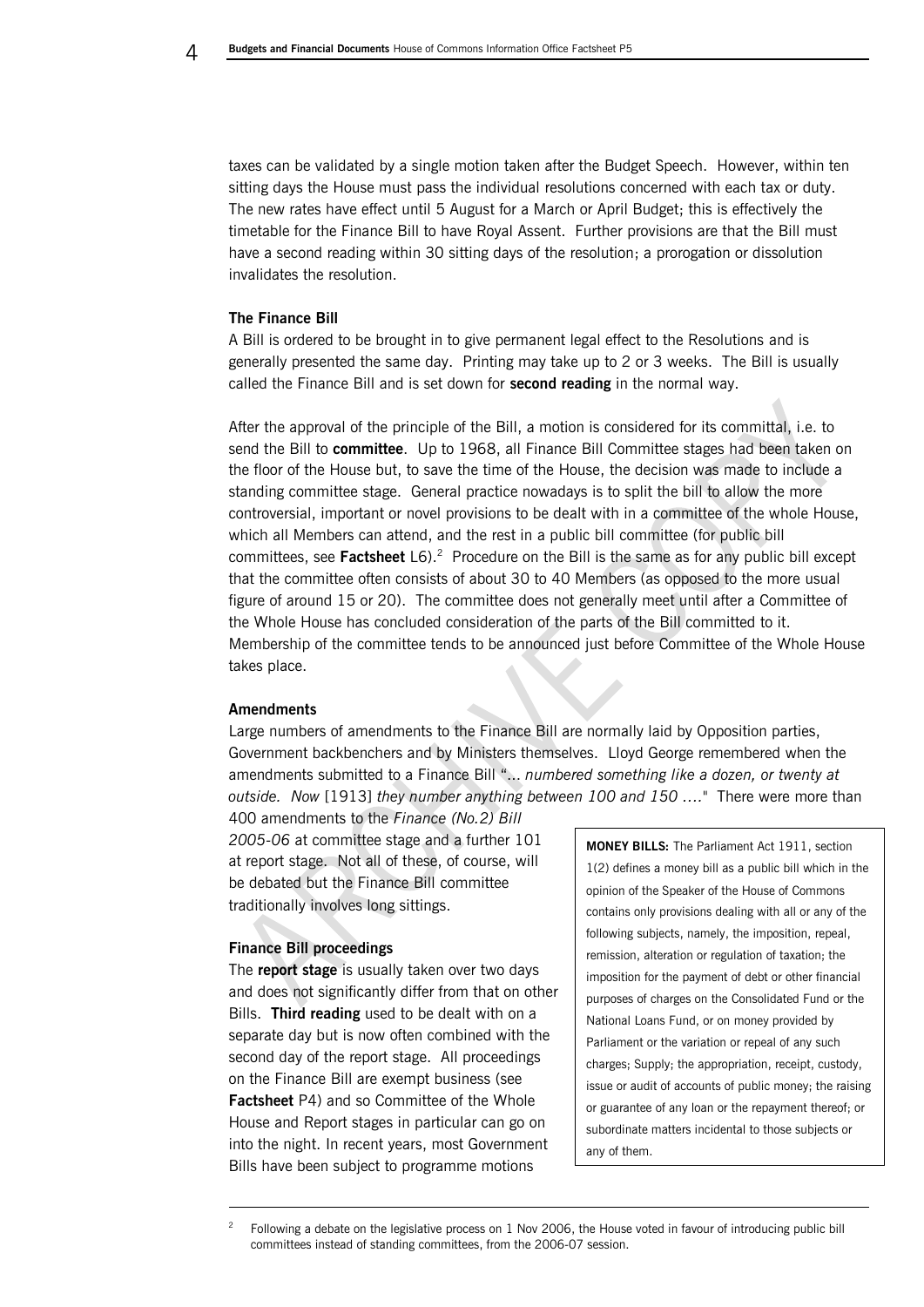and the Finance Bill has been no exception. However, even before programme motions became commonplace, debate on the Finance Bill had only ever been guillotined three times since 1967- 8 (in 1974, 1992 and 1997). The Speaker is often unable to certify the Finance Bill as a Money Bill<sup>3</sup> for the purposes of the Parliament Acts, since it tends to contain matters outside the strict definition of such a Bill set down in those Acts. However, the Finance Bill is always a Bill "of aids and supplies" (see *Erskine May*, 23rd Edition, pp 567 *et seq.*) and, as such, the Lords never seek to amend it.

## <span id="page-3-0"></span>**Lords proceedings**

As with all Bills, the Finance Bill is printed and numbered when it reaches the Lords. The Bill usually completes all its stages in one day. The financial powers of the House of Lords are limited by the ancient 'rights and privileges' of the House of Commons and by the terms of the Parliament Acts 1911 and 1949. Because the Lords cannot amend it, their printed version of the Finance Bill normally becomes the text of the Finance Act. The Bill then receives Royal Assent in the normal way.

## <span id="page-3-1"></span>**Following the Bill's progress**

Information on the Finance Bill is available from a number of sources. The text of the Bill is printed in hard copy and published electronically on the Parliamentary website on the public bills before Parliament page. The progress of the bill through Parliament is recorded in the Weekly Information Bulletin, available on the Parliament website. As the bill is amended during the various stages of its progress it will be re-printed and re-numbered, the new versions appearing on the website. Amendments to the bill will be published with the Vote Bundle and are included with the text of the bill on the website.

#### <span id="page-3-2"></span>**Select Committee consideration**

The Treasury Select Committee normally reports on the Budget in detail and other Select Committees may investigate its effect on their sectors of responsibility.

## **Miscellaneous**

## <span id="page-3-3"></span>**The term "budget"**

-

The name "Budget" derives from *bougette*, the French for a little bag; a word which was in use in the eighteenth century, sometimes disparagingly. In a pamphlet of 1733, Sir Robert Walpole, Prime Minister and Chancellor of the Exchequer, is depicted satirically as a quack doctor opening his bag (or budget) of pills and potions.

At first, the term was applied only to the Chancellor's review of the nation's finances at the beginning of each financial year (Lady Day, 25 March up to the change of calendar in 1754 and 6 April thereafter). Later, the word became applied to a financial statement or plan in any context but, nationally, *The Budget* came to be understood as the spring financial statement. In election years, after a change of Government, a Budget will usually be introduced by the incoming Chancellor, whether or not the outgoing Chancellor has already delivered one. In some years (e.g. in 1947, 1955, 1964, 1974 and 1976), an extra Budget (often called by the newspapers a *mini-budget*) has been necessary to adjust details of taxation.

Erskine May, 23rd ed, pp928-9, see box beside main text for details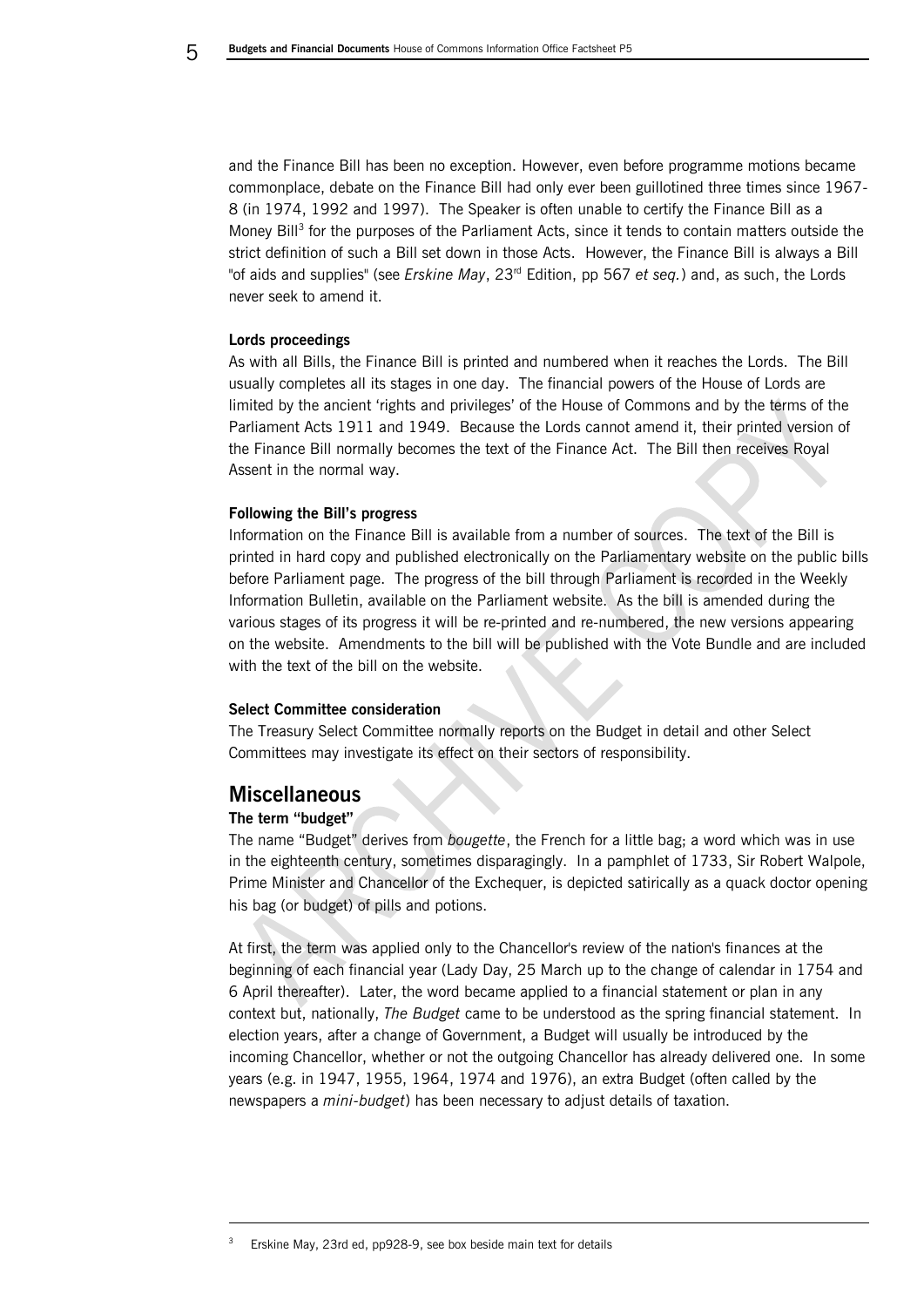## <span id="page-4-0"></span>**Committee of Ways and Means**

Between 1641 and 1967, proposals for raising taxation originated in the Committee of Ways and Means (where they were initiated by a Government Minister) but with effect from 1967 that Committee was abolished. The Chairman of Ways and Means presided over that Committee; and though Speakers have sometimes presided at Budgets since abolition of the Committee (as, for example, in 1968 and 1989), the Chairman does still generally occupy the chair during the speech.

#### <span id="page-4-1"></span>**Timing of the Budget and the Unified Budget: 1993-96**

For most of last century, with the exception of the period 1993 to 1996, the annual Budget statement has been delivered in the spring. In his Budget Speech on 10 March 1992 the then Chancellor of the Exchequer (Norman Lamont) announced that he intended to revise the annual Budget timetable so that tax and spending proposals could be presented to Parliament at the same time – the "unified Budget". Chancellor Lamont published a White Paper setting out his proposals in greater detail (*Budgetary reform,* HMSO, Cm 1867). With effect from November 1993, (the December date originally proposed was brought forward to November) the Chancellor's Budget Statement to the House of Commons covered tax proposals for the forthcoming financial year and the Government's spending plans for the next three years, thus combining the Budget with the Autumn Statement.

It included a summary of the main tax and spending proposals, an analysis of departmental expenditure plans for the forthcoming three years, a statement of the Government's medium term financial strategy, the short term economic forecast and information on the cost of tax reliefs. The first Budget Statement to be delivered under the new procedures was on 30 November 1993; the last on 26 November 1996. However, the Labour Government which came to power in May 1997 reverted to spring Budgets once Chancellor Gordon Brown had delivered his first Budget in July 1997.

Budgets have traditionally been delivered on Tuesdays, though there is nothing sacrosanct about the day. Recently Budget statements have been given on a Wednesday; see Appendix A for details of the day and date of Budget statements since 1900.

#### <span id="page-4-2"></span>**The Budget Box**

The Budget speech was traditionally carried to the House of Commons on Budget Day in a battered red despatch box first used by Gladstone in about 1860. James Callaghan did not use the red box when he was Chancellor (1965-67); he used a larger brown box. Chancellor Gordon Brown used a new budget box for his first Budget in 1997, one made for him by young trainees in his Dunfermline East constituency. George Osbone, the current Chancellor, used Gladstone's budget box for the last time to deliver the 2010 Budget.

#### **Most Budgets delivered by a Chancellor**

The then Chancellor, Gordon Brown, delivered his eleventh budget on 21 March 2007, the most by a single Chancellor in the last Century. David Lloyd George was the next most prolific Chancellor, delivering seven budgets in the early part of the last century. The only Chancellor to have delivered more speeches than Gordon Brown was William Gladstone who delivered twelve speeches and was Chancellor for over twelve years, though these were not continuous but served in four terms between 1852 and 1888.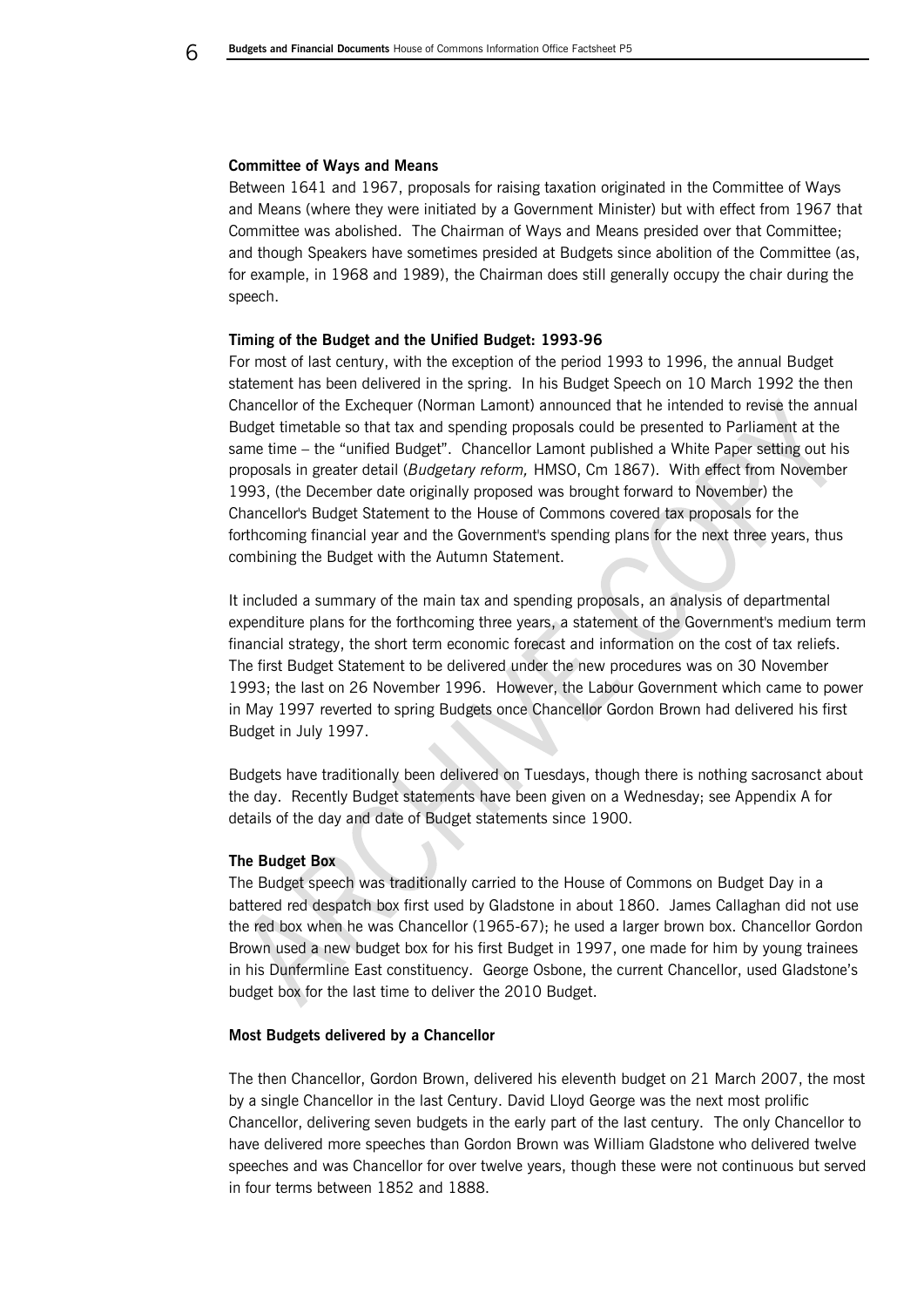## <span id="page-5-0"></span>**Budget Papers and information**

The Budget papers include the *Financial Statement and Budget Report (FSBR)* and a House of Commons (HC) Paper, which is known also as the *Red Book*. This is because it traditionally had a red cover. The FSBR is an analysis of the financial strategy and recent and planned developments in the economy as well as a summary of the Budget tax measures.

Accompanying the Budget Report are a number of press notices, up to about 60 in number, from the Treasury, Inland Revenue, HM Customs and Excise and other government departments. These add detail to the Budget proposals, on both taxation and expenditure, and explain their background in greater detail.

## <span id="page-5-1"></span>**The Budget on the internet**

HM Treasury has a set of Budget Information pages on its Internet site and usually has the Chancellor's Budget Statement mounted shortly after he sits down at the end of the speech. The accompanying Budget papers are also made available. The Budget debate, the text of the Finance Bill and its proceedings, and a set of Frequently Asked Questions about the Budget are available on the House of Commons Web Site, which also has links to The Stationery Office site for the Finance Act. At the Parliamentary Web Site (**[http://www.parliament.uk](http://www.parliament.uk/)**), follow the links through the House of Commons menus or see URL details given below:

- HM Treasury's Budget Information pages **<http://www.hm-treasury.gov.uk/budget.htm>**
- Budget debate and Finance Bill proceedings in *Hansard* **<http://www.parliament.the-stationery-office.co.uk/pa/cm/cmhansrd.htm>**
- Public Bill Committee proceedings **<http://www.publications.parliament.uk/pa/cm/stand.htm>**
- Finance Bill on the Public Bills page **<http://www.publications.parliament.uk/pa/pabills.htm>**
- Finance Act at The Stationery Office site **<http://www.legislation.gov.uk/>**
- Frequently Asked Questions on the Budget (House of Commons Information Office) **<http://www.parliament.uk/about/faqs/house-of-commons-faqs/budget/>**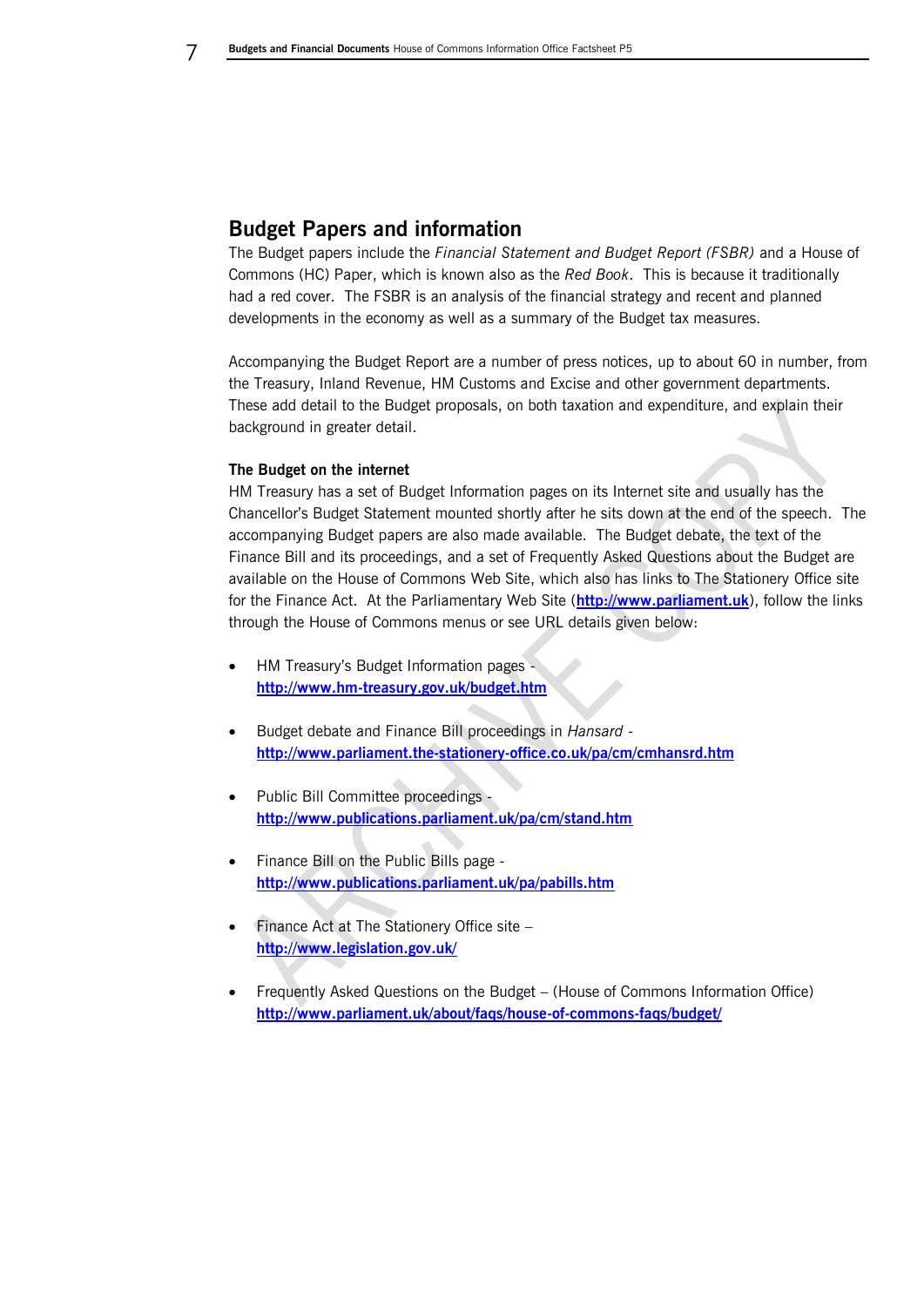## <span id="page-6-0"></span>**Appendix A - Budget dates: 1900-2010**

Please note that this Appendix does not constitute a complete list of Chancellors since 1900, as one Chancellor - Iain Macleod (Chancellor June 1970 - July 1970) - did not deliver a Budget. He died on 20 July 1970.

| Year | <b>Chancellor</b>   | Day  | Date   | Year | <b>Chancellor</b> | <b>Day</b> | Date   |
|------|---------------------|------|--------|------|-------------------|------------|--------|
| 1900 | Hicks Beach         | Mon  | 5 Mar  | 1940 | Simon             | Tue        | 23 Apr |
| 1901 | Hicks Beach         | Thur | 18 Apr | 1940 | Wood              | Tue        | 23 Jul |
| 1902 | Hicks Beach         | Mon  | 14 Apr | 1941 | Wood              | Mon        | 7 Apr  |
| 1903 | Ritchie             | Thur | 23 Apr | 1942 | Wood              | Tue        | 14 Apr |
| 1904 | Austen Chamberlain  | Tue  | 19 Apr | 1943 | Wood              | Mon        | 12 Apr |
| 1905 | Austen Chamberlain  | Mon  | 10 Apr | 1944 | Anderson          | Tue        | 25 Apr |
| 1906 | Asquith             | Mon  | 30 Apr | 1945 | Anderson          | Tue        | 24 Apr |
| 1907 | Asquith             | Thur | 18 Apr | 1945 | Dalton            | Tue        | 23 Oct |
| 1908 | Asquith             | Thur | 7 May  | 1946 | Dalton            | Tue        | 9 Apr  |
| 1909 | Lloyd George        | Thur | 29 Apr | 1947 | Dalton            | Tue        | 15 Apr |
| 1910 | Lloyd George        | Thur | 30 Jun | 1948 | Cripps            | Tue        | 6 Apr  |
| 1911 | Lloyd George        | Thur | 16 May | 1949 | Cripps            | Wed        | 6 Apr  |
| 1912 | Lloyd George        | Tue  | 2 Apr  | 1950 | Cripps            | Tue        | 18 Apr |
| 1913 | Lloyd George        | Tue  | 22 Apr | 1951 | Gaitskell         | Tue        | 10 Apr |
| 1914 | Lloyd George        | Mon  | 4 May  | 1952 | <b>Butler</b>     | Tue        | 11 Mar |
| 1915 | Lloyd George        | Tue  | 4 May  | 1953 | <b>Butler</b>     | Tue        | 14 Apr |
| 1915 | McKenna             | Tue  | 21 Sep | 1954 | <b>Butler</b>     | Tue        | 6 Apr  |
| 1916 | McKenna             | Tue  | 4 Apr  | 1955 | <b>Butler</b>     | Tue        | 19 Apr |
| 1917 | Bonar Law           | Wed  | 2 May  | 1956 | Macmillan         | Tue        | 17 Apr |
| 1918 | Bonar Law           | Mon  | 22 Apr | 1957 | Thorneycroft      | Tue        | 9 Apr  |
| 1919 | Austen Chamberlain  | Wed  | 30 Apr | 1958 | Heathcoat-Amory   | Tue        | 15 Apr |
| 1919 | Austen Chamberlain  | Wed  | 29 Oct | 1959 | Heathcoat-Amory   | Tue        | 7 Apr  |
| 1920 | Austen Chamberlain  | Mon  | 19 Apr | 1960 | Heathcoat-Amory   | Mon        | 4 Apr  |
| 1921 | Austen Chamberlain  | Mon  | 25 Apr | 1961 | Selwyn Lloyd      | Mon        | 17 Apr |
| 1922 | Horne               | Mon  | 1 May  | 1962 | Selwyn Lloyd      | Mon        | 9 Apr  |
| 1923 | Baldwin             | Mon  | 16 Apr | 1963 | Maudling          | Wed        | 3 Apr  |
| 1924 | Snowden             | Tue  | 29 Apr | 1964 | Maudling          | Tue        | 14 Apr |
| 1925 | Churchill           | Tue  | 28 Apr | 1965 | Callaghan         | Tue        | 6 Apr  |
| 1926 | Churchill           | Mon  | 26 Apr | 1966 | Callaghan         | Tue        | 3 May  |
| 1927 | Churchill           | Mon  | 11 Apr | 1967 | Callaghan         | Tue        | 11 Apr |
| 1928 | Churchill           | Tue  | 24 Apr | 1968 | Jenkins           | Tue        | 19 Mar |
| 1929 | Churchill           | Mon  | 15 Apr | 1969 | Jenkins           | Tue        | 15 Apr |
| 1930 | Snowden             | Mon  | 14 Apr | 1970 | Jenkins           | Tue        | 14 Apr |
| 1931 | Snowden             | Mon  | 27 Apr | 1971 | Barber            | Tue        | 30 Mar |
| 1931 | Snowden             | Thu  | 10 Sep | 1972 | Barber            | Tue        | 21 Mar |
| 1932 | Neville Chamberlain | Tue  | 19 Apr | 1973 | Barber            | Tue        | 6 Mar  |
| 1933 | Neville Chamberlain | Tue  | 25 Apr | 1974 | Healey            | Tue        | 26 Mar |
| 1934 | Neville Chamberlain | Tue  | 17 Apr | 1974 | Healey            | Tue        | 12 Nov |
| 1935 | Neville Chamberlain | Mon  | 15 Apr | 1975 | Healey            | Tue        | 15 Apr |
| 1936 | Neville Chamberlain | Tue  | 21 Apr | 1976 | Healey            | Tue        | 6 Apr  |
| 1937 | Neville Chamberlain | Tue  | 20 Apr | 1977 | Healey            | Tue        | 29 Mar |
| 1938 | Simon               | Tue  | 26 Apr | 1978 | Healey            | Tue        | 11 Apr |
| 1939 | Simon               | Tue  | 25 Apr | 1979 | Howe              | Tue        | 12 Jun |
| 1939 | Simon               | Wed  | 27 Sep | 1980 | Howe              | Wed        | 26 Mar |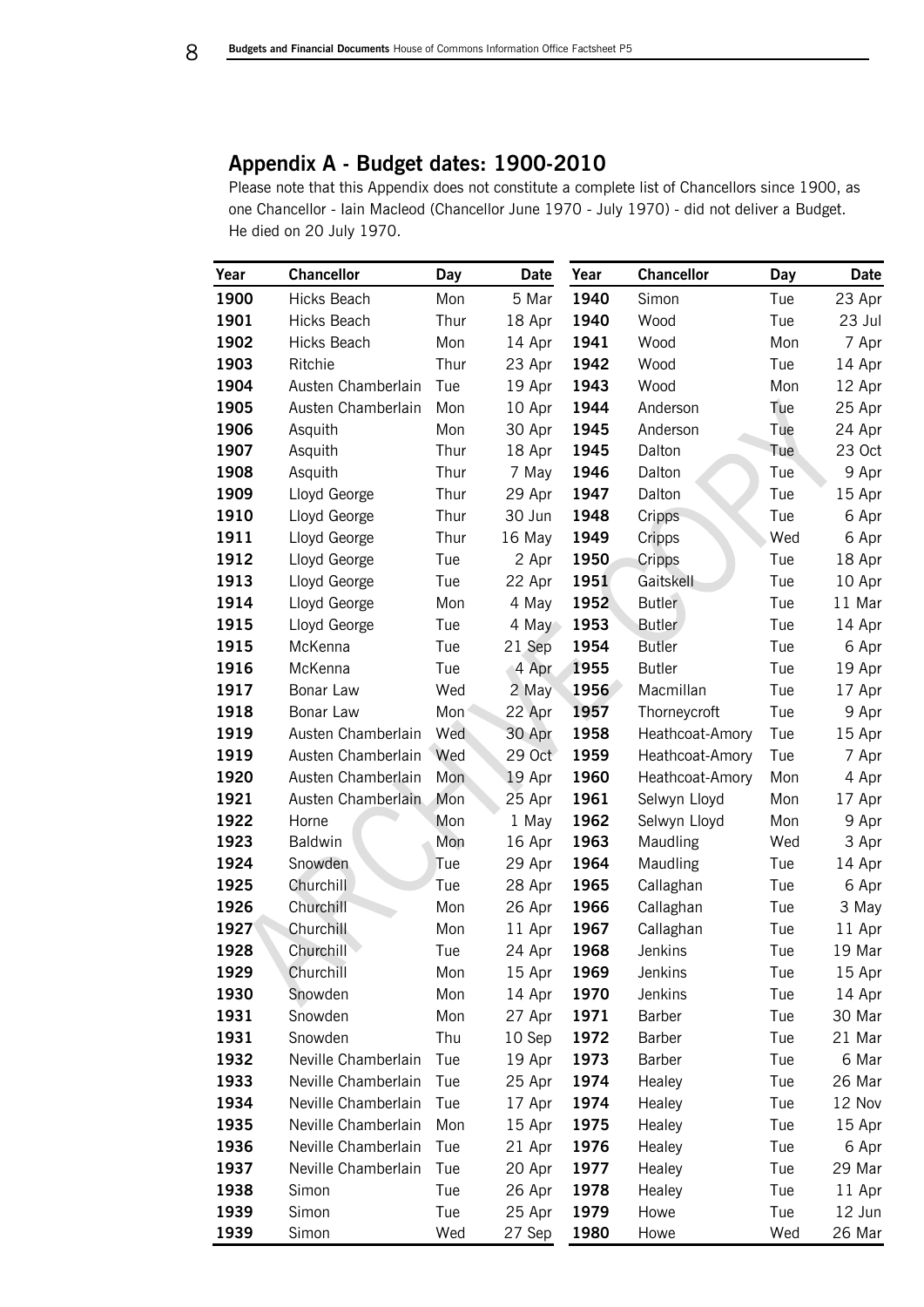| Year | <b>Chancellor</b> | Day  | Date     | Year | <b>Chancellor</b> | <b>Day</b> | <b>Date</b> |
|------|-------------------|------|----------|------|-------------------|------------|-------------|
| 1981 | Howe              | Tue  | 10 Mar   |      |                   |            |             |
| 1982 | Howe              | Tue  | 9 Mar    |      |                   |            |             |
| 1983 | Howe              | Tue  | 15 Mar   |      |                   |            |             |
| 1984 | Lawson            | Tue  | 13 Mar   |      |                   |            |             |
| 1985 | Lawson            | Tue  | 19 Mar   |      |                   |            |             |
| 1986 | Lawson            | Tue  | 18 Mar   |      |                   |            |             |
| 1987 | Lawson            | Tue  | 17 Mar   |      |                   |            |             |
| 1988 | Lawson            | Tue  | 15 Mar   |      |                   |            |             |
| 1989 | Lawson            | Tue  | 14 Mar   |      |                   |            |             |
| 1990 | Major             | Tue  | 20 Mar   |      |                   |            |             |
| 1991 | Lamont            | Tue  | 19 Mar   |      |                   |            |             |
| 1992 | Lamont            | Tue  | 10 Mar   |      |                   |            |             |
| 1993 | Lamont            | Tue  | 16 Mar   |      |                   |            |             |
| 1993 | Clarke            | Tue  | 30 Nov   |      |                   |            |             |
| 1994 | Clarke            | Tue  | 29 Nov   |      |                   |            |             |
| 1995 | Clarke            | Tue  | 28 Nov   |      |                   |            |             |
| 1996 | Clarke            | Tue  | 26 Nov   |      |                   |            |             |
| 1997 | Brown             | Wed  | 2 Jul    |      |                   |            |             |
| 1998 | Brown             | Tues | 17 Mar   |      |                   |            |             |
| 1999 | Brown             | Tues | 9 Mar    |      |                   |            |             |
| 2000 | Brown             | Tues | $21$ Mar |      |                   |            |             |
| 2001 | Brown             | Wed  | 7 Mar    |      |                   |            |             |
| 2002 | Brown             | Wed  | 17 Apr   |      |                   |            |             |
| 2003 | Brown             | Wed  | 9 Apr    |      |                   |            |             |
| 2004 | Brown             | Wed  | 17 Mar   |      |                   |            |             |
| 2005 | Brown             | Wed  | 16 Mar   |      |                   |            |             |
| 2006 | Brown             | Wed  | 22 Mar   |      |                   |            |             |
| 2007 | Brown             | Wed  | 21 Mar   |      |                   |            |             |
| 2008 | Darling           | Wed  | 12 Mar   |      |                   |            |             |
| 2009 | Darling           | Wed  | 22 Apr   |      |                   |            |             |
| 2010 | Darling           | Wed  | 24 Mar   |      |                   |            |             |
| 2010 | Osborne           | Tue  | 22 Jun   |      |                   |            |             |
| 2010 | Osborne           | Wed  | 23 Mar   |      |                   |            |             |
|      |                   |      |          |      |                   |            |             |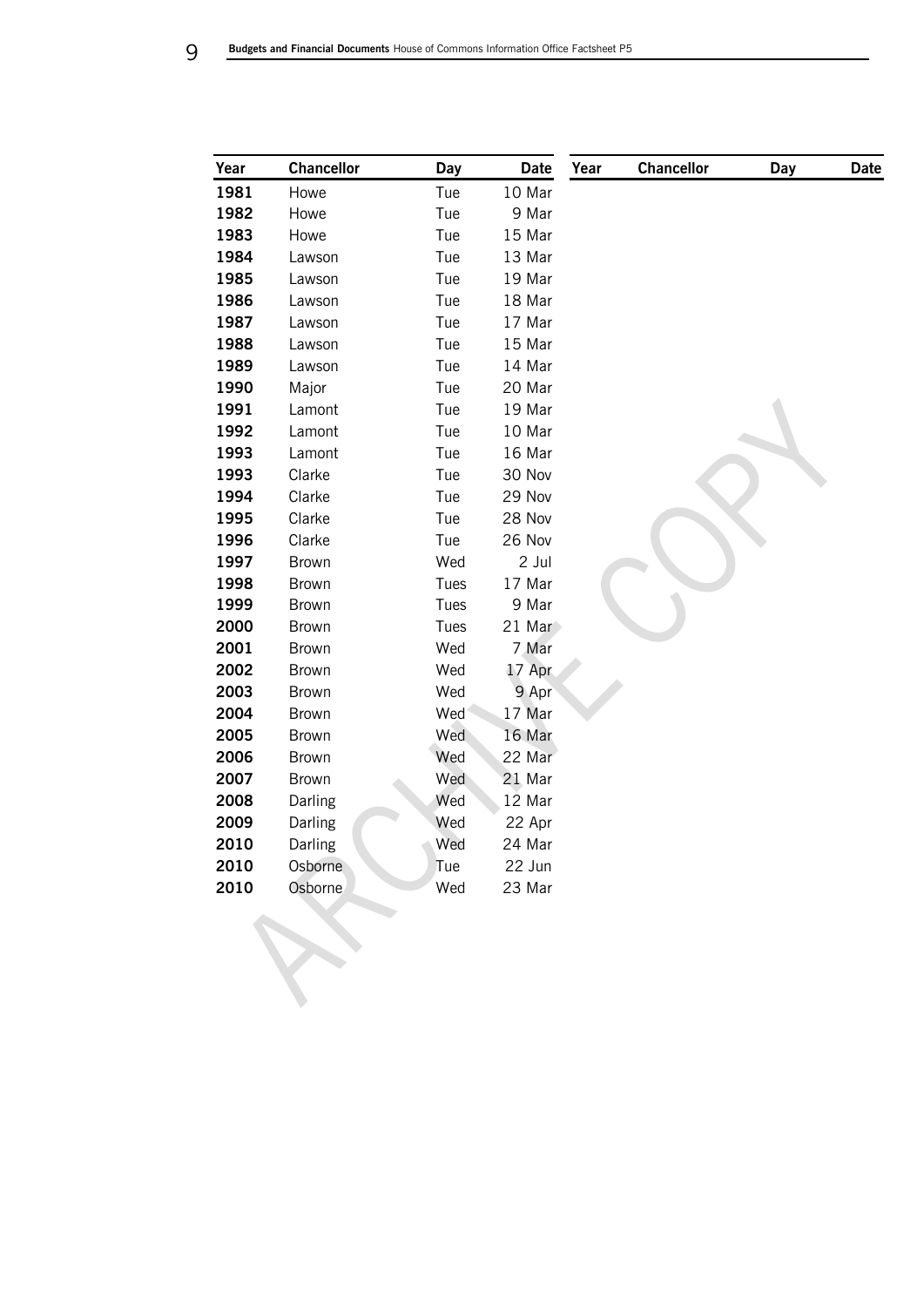## <span id="page-8-0"></span>**Appendix B – Duration of recent Chancellors' budget speeches**

| <b>Date</b>     | <b>Times</b>    | <b>Duration</b> |
|-----------------|-----------------|-----------------|
| 20 Mar 1990     | 3.31 to 4.56pm  | 1 hour 25 mins  |
| 19 Mar 1991     | 3.31 to 4.49pm  | 1 hour 18 mins  |
| 10 Mar 1992     | 3.31 to 4.42pm  | 1 hour 11 mins  |
| 16 Mar 1993     | 3.31 to 5.24pm  | 1 hour 53 mins  |
| 30 Nov 1993     | 3.35 to 4.51pm  | 1 hour 16 mins  |
| 29 Nov 1994     | 3.31 to 4.57pm  | 1 hour 26 mins  |
| 28 Nov 1995     | 3.31 to 4.41pm  | 1 hour 10 mins  |
| 26 Nov 1996     | 3.31 to 4.49pm  | 1 hour 18 mins  |
| Jul 1997<br>2   | 3.46 to 4.49pm  | 1 hour 3 mins   |
| 17 Mar 1998     | 3.31 to 4.35pm  | 1 hour 4 mins   |
| Mar 1999<br>9   | 3.31 to 4.40pm  | 1 hour 9 mins   |
| 21 Mar 2000     | 3.31 to 4.23pm  | 52 mins         |
| Mar 2001<br>7   | 3.32 to 4.26pm  | 54 mins         |
| 17 April 2002   | 3.31 to 4.31pm  | 60 mins         |
| April 2003<br>9 | 12.30 to 1.32pm | 1 hour 2 mins   |
| 17 Mar 2004     | 12.52 to 1.27pm | 55 mins         |
| 16 Mar 2005     | 12.30 to 1.22pm | 52 mins         |
| 22 Mar 2006     | 12.31 to 1.34pm | 1 hour 3 mins   |
| 21 Mar 2007     | 12.31 to 1.22pm | 51 mins         |
| 12 Mar 2008     | 12.31 to 1.23pm | 52 mins         |
| 22 Apr 2009     | 12.31 to 1.23pm | 52 mins         |
| 24 Mar 2010     | 12.32 to 1.32pm | 1 hour          |
| 22 June 2010    | 12.33 to 1.29pm | 56 mins         |

# <span id="page-8-1"></span>**Appendix C - Dates of Pre Budget statements since 1997**

| Year | Date   |
|------|--------|
| 1997 | 25 Nov |
| 1998 | 3 Nov  |
| 1999 | 9 Nov  |
| 2000 | 8 Nov  |
| 2001 | 27 Nov |
| 2002 | 27 Nov |
| 2003 | 10 Dec |
| 2004 | 2 Dec  |
| 2005 | 5 Dec  |
| 2006 | 6 Dec  |
| 2007 | 9 Oct  |
| 2008 | 24 Nov |
| 2009 | 9 Dec  |
| 2010 | 29 Nov |

Note: Time checks are those recorded in Hansard at the start of the Budget Statement and again at the start of the ensuing debate. Thus the actual duration of the Chancellor's speech may have been slightly shorter than the times given here.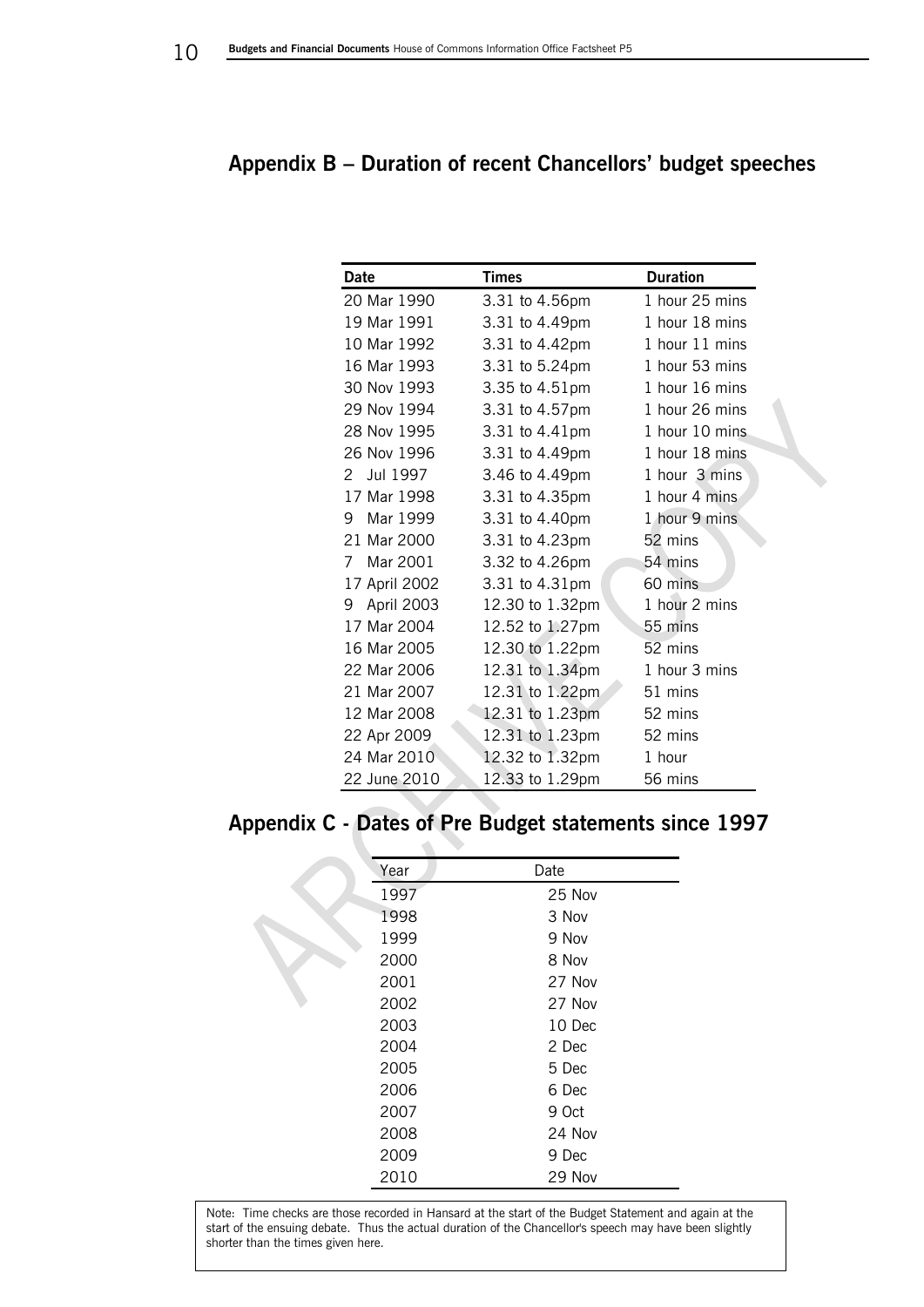# <span id="page-9-0"></span>**Contact information**

House of Commons Information Office House of Commons London SW1A 2TT Phone 020 7219 4272 Fax 020 7219 5839 hcinfo@parliament.uk www.parliament.uk

House of Lords Information Office House of Lords London SW1A 0PW Phone 020 7219 3107 Fax 020 7219 0620 hlinfo@parliament.uk

Education Services Houses of Parliament London SW1A 2TT Enquiry line 020 7219 4496 Fax 020 7219 0818 education@parliament.uk

Parliamentary Archives Houses of Parliament London SW1A 0PW Phone: 020 7219 3074 Fax: 020 7219 2570 archives@parliament.uk

Parliamentary Bookshop 12 Bridge Street Parliament Square London SW1A 2JX Phone 020 7219 3890 Fax 020 7219 3866 bookshop@parliament.uk